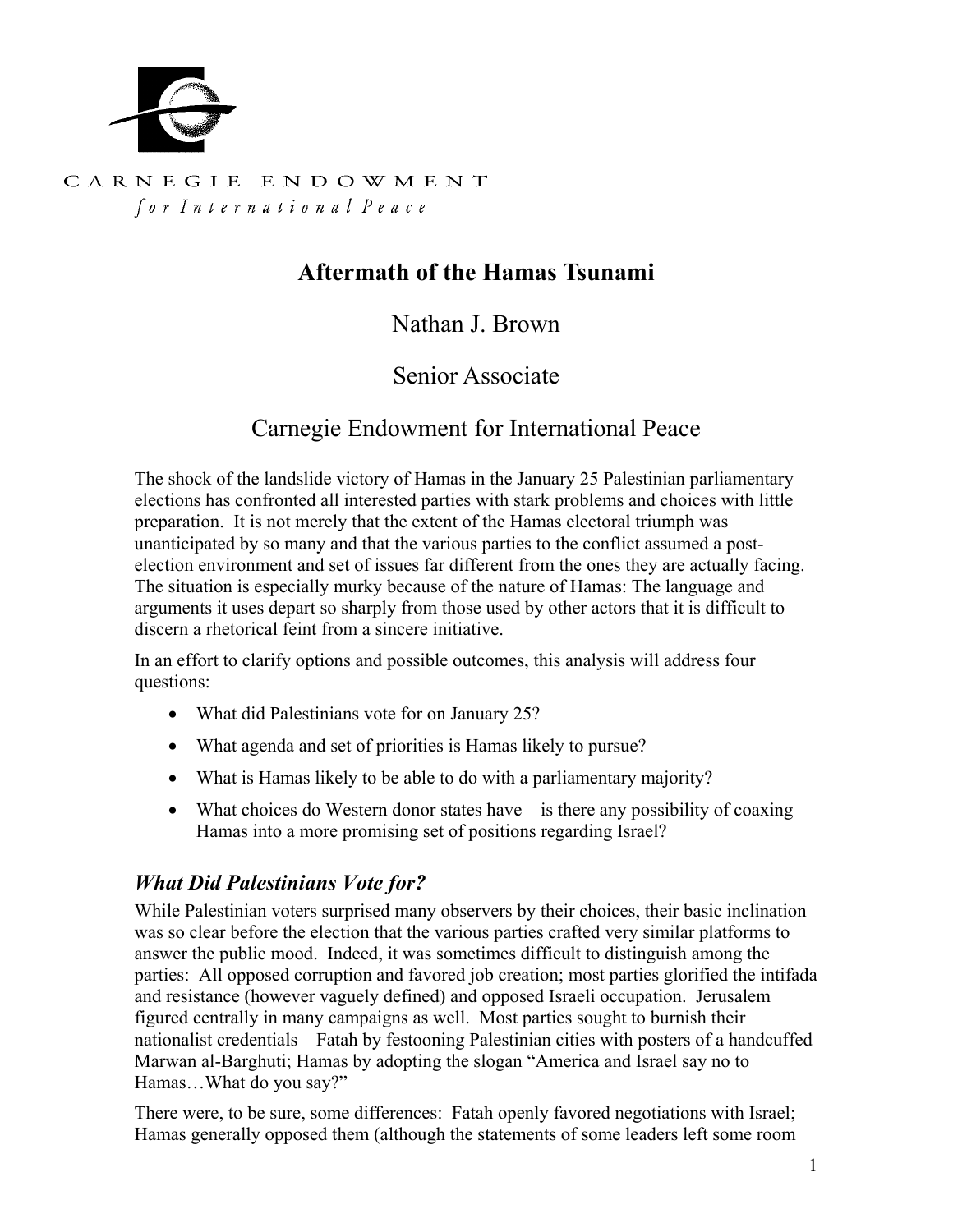for maneuver). Islamic images (such as al-Aqsa mosque) figured in many campaigns, but none could compete with Hamas for the thorough use of religious symbols and language in every conceivable location (even on baseball caps worn by campaign workers that proclaimed the Islamic profession of faith: "There is no deity but God, and Muhammad is the messenger of God"). The Hamas list registered under the name of "Change and Reform," and some observers expected the electoral list to maintain some distance from Hamas itself to attract more independently minded voters and candidates. But in the end, Hamas eschewed such an approach, and the organization openly and thoroughly identified itself with "Change and Reform," portraying itself as an arm of the Egyptian-based Muslim Brotherhood.

The campaign was striking, however, for the extent to which it seemed to downplay the essential difference between Fatah and Hamas: Fatah favors a two-state solution and has been an active participant in the peace process since 1993, whereas Hamas opposes such a solution and rejects the peace process. On election day, January 25, 2006, however, there was no peace process in sight upon which to vote. Fatah, knowing that its positions are far closer to the Palestinian mainstream, did make some limited efforts to raise the issue of Hamas's uncompromising stands on negotiations and a two-state solution. But with no viable peace process to point to, claiming a superior ability to negotiate with Israel hardly seemed relevant to the campaign.

With most parties running on similar platforms, the election was as much about competence and credibility as ideology. And that put Hamas in a very advantageous position. Fatah vacillated between trying to run on its record and apologizing for its mistakes, and neither effort proved particularly convincing. Hamas, by contrast, was able to show some record of successful municipal government. But more important, it was able to project an image of public service and personal rectitude that contrasted sharply with Fatah's internal squabbling and desperate internal maneuverings. Fatah disarray was not merely unseemly; it was threatening. In the weeks before the voting, Fatah gangs engaged in kidnappings, violent attacks on government offices, and even attacks on each other. In such an atmosphere, a vote for Hamas was a vote against domestic chaos and violence.

Much has been made of the social services that Hamas provides, and this is undoubtedly part of its appeal. But Hamas represents something more formidable than a political machine handing out benefits to potential supporters—it is a broad-based social movement connected to multiple institutions in the West Bank and Gaza. Palestinian society has developed a rich set of voluntary organizations, charitable societies, nurseries, and educational institutions. Those with an Islamic coloration often have no formal affiliation with the movement but still establish a set of local social networks that provide a supportive environment for Hamas. Six years of economic devastation have increased reliance on such structures.

Thus, the electoral triumph of Hamas owes far more to its discipline and organization than to its platform—and especially its platform on Israeli–Palestinian issues. This is quite clear from the voting itself. Palestinians cast two ballots on January 25. The first was a national ballot in which voters selected one of eleven parties. In this ballot, Hamas received just under 45 percent of the votes on the national ballot, which meant that 55 percent of Palestinian voters favored parties that explicitly endorsed a two-state solution. Hamas owed its landslide victory to the second ballot, in which voters were divided into sixteen multi-member districts. Voters could select as many names as there were seats in their district (so that the ballot in the Gaza district of Khan Yunis, for instance, asked voters to select up to five names out of 43 on the ballot; the top five candidates receiving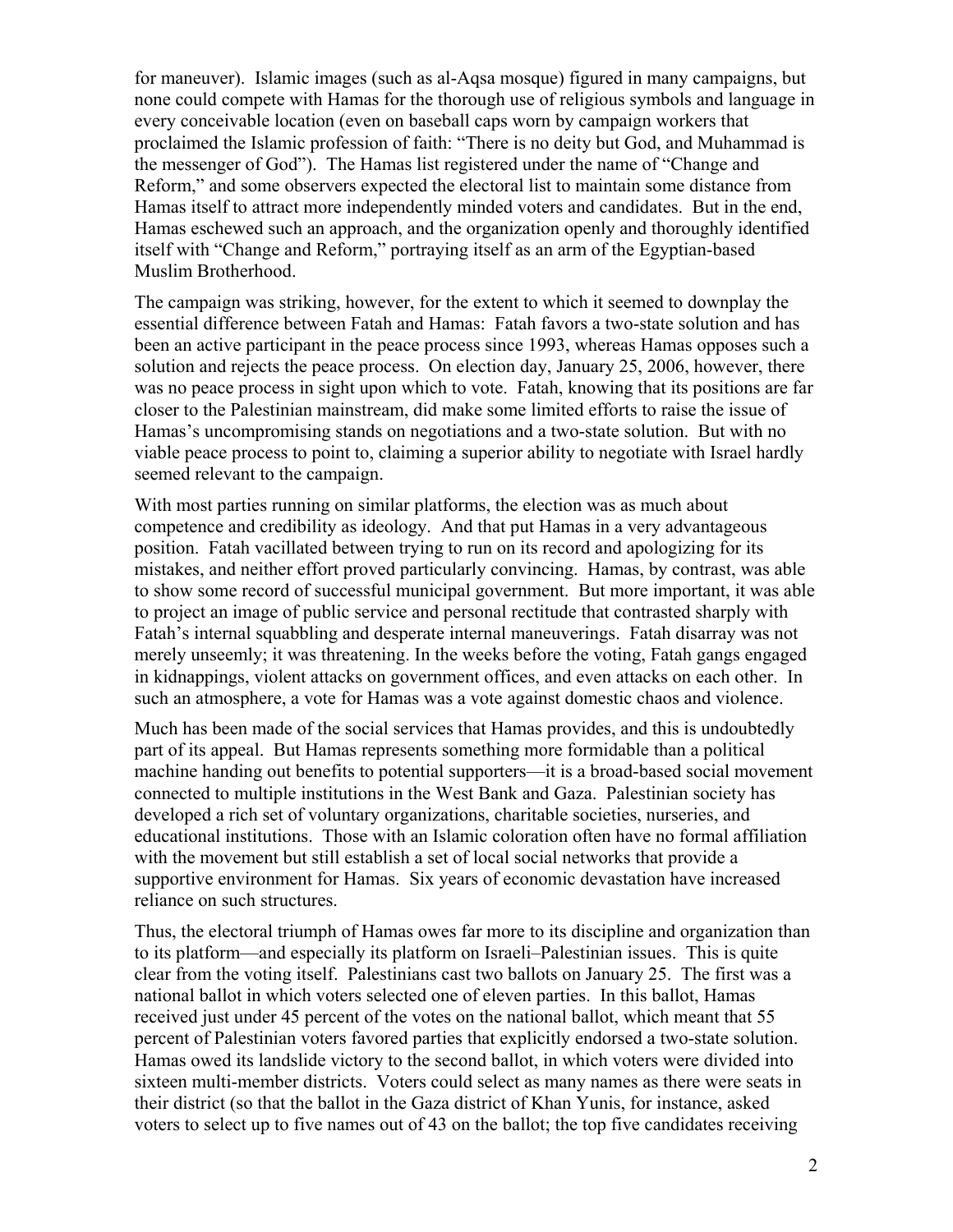the most votes in the district were elected). Hamas's discipline and electoral mobilization paid off handsomely. While the movement's supporters voted largely for Hamas candidates, supporters of Fatah and other parties scattered their votes among a large number of candidates. This electoral system was the product of internal Fatah maneuvering and bargaining with the smaller parties that much preferred the national system. In the end, it transformed a narrow Hamas plurality into a landslide majority.

On January 25, Palestinians voters chose among parties that all stressed their dedication to clean government and the nationalist cause. Although most did not vote against the twostate solution, the election resulted in a triumph for the one party that (sometimes circumspectly but also undeniably) opposed it. What are they likely to get?

### *What Is Hamas's Agenda?*

Hamas is a political party that prides itself on keeping its word and holding fast to its principles. What are those principles and how will it move to achieve them?

In domestic terms, Hamas has a very clearly religious agenda. Its campaign was full of religious symbols, but it is not clear that many religious issues will feature immediately on its legislative agenda. In some areas, its aims can be achieved in more effective ways. For instance, it may not be necessary to ban the sale of alcohol by law; the prevailing religiously conservative atmosphere and the party's control of many municipal governments may be sufficient to end public consumption in most areas. In matters of personal dress, there may be no need to require women to cover their hair by law; social pressure has been sufficient to change prevailing practice in most Palestinian areas already. Hamas has hinted that the educational system may be an early priority, and it is likely to wish to increase gender segregation (already practiced in some schools) and increase religious education (already a mandatory subject). Progressive elements of the new Palestinian curriculum (on gender issues and civic education) might come under renewed scrutiny, although Hamas has not issued detailed proposals for change.

Hamas's economic program may present more difficulties for implementation because of the endangered—and very extensive—international assistance program. This assistance comes in three forms: direct budgetary support for the Palestinian authority; extensive development programs in areas ranging from water to legal education; and humanitarian assistance (much channeled through the United Nations Relief and Works Agency). The first of these is under severe threat because of the Hamas victory; the second may be greatly scaled back both in extent and scope; and even the third will likely come under political attack in some countries (especially the United States).

Hamas has suggested that it will find other foreign contributors to compensate for any cutoff of Western donor funds. Iran, Saudi Arabia, and other Arab states in the Gulf region, awash in oil revenues, are the most likely sources. Funding from these states is not always reliable, but it generally comes without any strings and few accounting requirements.

Less realistically, Hamas has suggested that it will pursue a policy of economic selfreliance. With the Palestinian economy thoroughly integrated into the Israeli economy, such an approach is likely to deliver little in the short run and is implausible even in the long term. Indeed, if Hamas moves to abrogate the Paris Protocol (the agreement that still largely governs Israeli–Palestinian economic relations) in an effort to end Palestine's economic dependence on Israel, it is likely that Palestinians would suffer far more deeply than Israelis.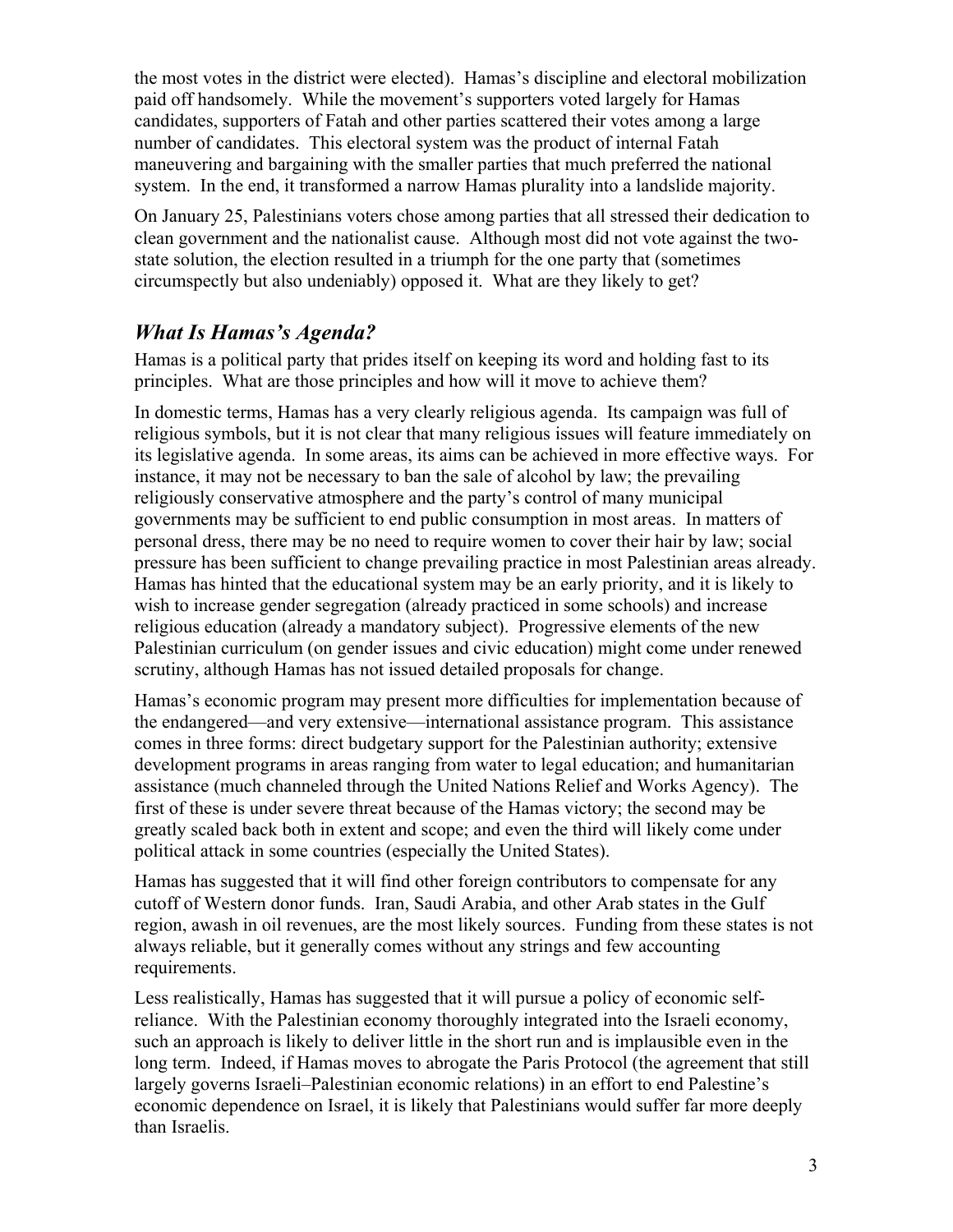Yet the economy poses fewer challenges than the issue that has understandably drawn most international attention: Hamas's approach toward the conflict with Israel. On this issue, Hamas has taken an extreme position: It rejects a two-state solution, refers to all of Palestine as "occupied," calls for an Islamic state in the entire country, views violence against Israeli targets (even civilians) as legitimate resistance, and asserts that individual 1948 Palestinian refugees have a right to return to their homes (and that since the right belongs to individuals rather than the nation it cannot be abrogated or traded away). There is no room for a peaceful settlement with such a set of positions. Hamas has hinted—but only hinted—at more forthcoming stances, however. Are these real escape hatches that could be used to justify a renewal of peace negotiations, or are they merely window dressing to cover the movement's extremism? This may be the most important question that Hamas—and other actors—have to answer.

Hamas has traditionally suggested a more forthcoming position by reference to a long-term truce (*hudna*) between Israel and a Palestinian state. Although Hamas does not recognize the legitimacy of Israel (and sometimes suggests that it can never do so), it has suggested that it could accept the reality of Israel as a practical matter and live peacefully alongside it so long as it withdrew to the 1967 boundaries. The most generous presentations of this proposal suggest that the truce could last for a considerable period, leaving it to future generations to work out an alternative. The idea of a truce does suggest a softening in the party's position, but it does not seem to be a promising basis for any diplomacy. The language used is likely to be seen by Israel as a clumsy ruse at best.

Recently Hamas has hinted at a second way of living with Palestinian–Israeli negotiations. The Palestinian Legislative Council—in which Hamas now enjoys a majority—has no mandate to negotiate with Israel. That is the task of the Palestinian Liberation Organization (PLO), a body that, while largely moribund, represents Palestinians throughout the world. In 2005, all Palestinian factions met in Cairo and hammered out agreements on a variety of issues—a cessation of violence against Israel (to last, if Israel reciprocated, until the end of 2005), arrangement for legislative elections, and a revival of the PLO. This last element provoked almost no interest at the time, but it was an important part of the effort to integrate Hamas into the Palestinian political order, since Hamas had never joined the PLO. No precise terms were set and few efforts were made to implement the pledge. But as parliamentary elections approached, Hamas leaders began to float the idea that although Hamas would not negotiate with Israel, it would participate in PLO bodies that would carry on such negotiations. And since the elections, other Palestinians have joined Hamas in suggesting revival of the PLO as a means to continue negotiations despite the Hamas win. Others have suggested that Abbas can negotiate in his capacity as Palestinian president.

Such approaches do offer real formulas for renewed Palestinian–Israeli negotiations. But to date, a crucial element has been missing from Hamas hints: There has been no indication that Hamas would accept the outcome of such negotiations.

Whatever the inclinations of the leaders—and they have given little ground in the days since the election—Hamas is limited in how far and how fast it can move. It has made serious rhetorical commitments against past negotiations, and the movement jealously guards its reputation for keeping its word. It is also burdened by a cumbersome style of collegial decision making among a geographically dispersed leadership. It can however make decisive decisions on issues that clearly divide the leaders. Indeed, the move to enter parliamentary elections and then to enter the government are themselves examples of such decisions. On a core issue such as negotiations with Israel, a changed position is likely to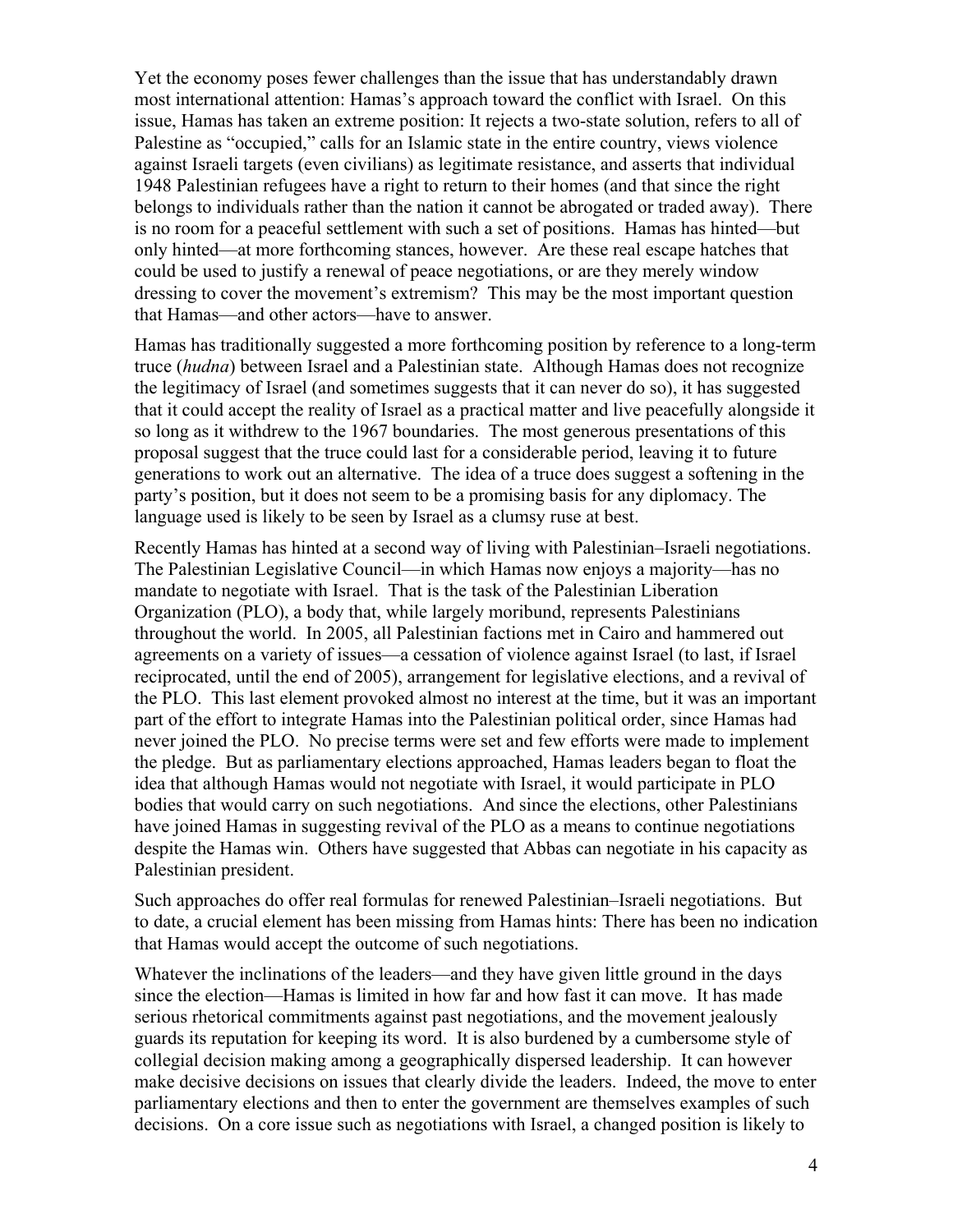come more slowly and in a more nuanced manner—if it comes at all. The best way to assess a genuine change and openness to ultimate acceptance of a negotiated settlement is to look for a clear commitment to accept the outcome of a negotiating process that is endorsed in an appropriate manner (such as the Palestine National Council, the founding body of the PLO, or perhaps a referendum). If Hamas pointedly avoids such a statement or lays out overly stringent conditions for joining the PLO, then its hints at more forthcoming positions are unlikely to develop in any meaningful way.

## *What Did Hamas Win?*

Hamas won a landslide victory on January 25 and will now dominate the parliament. But what does that allow Hamas to do?

The 2006 Palestinian parliamentary elections bear many of the hallmarks of a classic transition election: a governing party pressed internally and externally to make liberalizing concessions agrees to elections that it feels it can dominate while still allowing the opposition to make a respectable showing. Instead of following the regime's script, however, voters deal the incumbents a surprising defeat. Transition then depends on the incumbent rulers accepting their defeat and the opposition accepting democratic rules and eschewing the opportunity to establish a new authoritarian regime.

In the Palestinian parliamentary elections, Fatah accepted its defeat with far less violence than was feared. And Hamas has shown great respect for the existing constitutional framework. Yet the transition is incomplete. There are, to be sure, some striking peculiarities of the Palestinian case—for instance, 10 percent of the newly elected deputies are currently held in Israeli prisons and one member is held in a Palestinian prison.

But even more fundamental issues are raised by the outcome of the elections. First, in a reversal of more common patterns for political transitions, Hamas questions not the rules of the domestic political game (which it has faithfully observed) but the international commitments made by the defeated regime.

Second, the party's electoral triumph is at the parliamentary level only. The presidency remains in the hands of a leader of Fatah. The Palestinian constitutional structure was built as a result of a series of conflicts among actors who are either much changed or removed from the scene. Partly emerging as a result of bilateral IsraeliPalestinian negotiations, the system was then given a grounding in the Basic Law, authored by a Fatah-dominated but sometimes independent PLC. Because it reined in some presidential powers, Yasser Arafat did not approve the Basic Law until 2002, and then only under severe domestic and international pressure. In 2003, continued pressure resulted in a series of amendments that strengthened the parliament and created the post of prime minister.

The result in general can be described as a mixed presidential–parliamentary system. The president is directly elected, and while some executive authority lies in the president's hands, most resides in a cabinet that can serve only with the confidence of the parliament. The precise meaning of some constitutional provisions remains unclear, and the years since 2003 have seen sometimes open and sometimes more muted rivalries among the president, the prime minister, and the parliament. Although the basic structure of a mixed presidential–parliamentary system is fairly common in new democracies, the Palestinian Basic Law has some unusual features produced by forgotten political struggles. Yasser Arafat, for instance, successfully insisted on a provision allowing the president to fire the prime minister. Other oddities seem to reflect oversights by the drafters. There is, for instance, no provision for early parliamentary elections; unless the constitution is changed,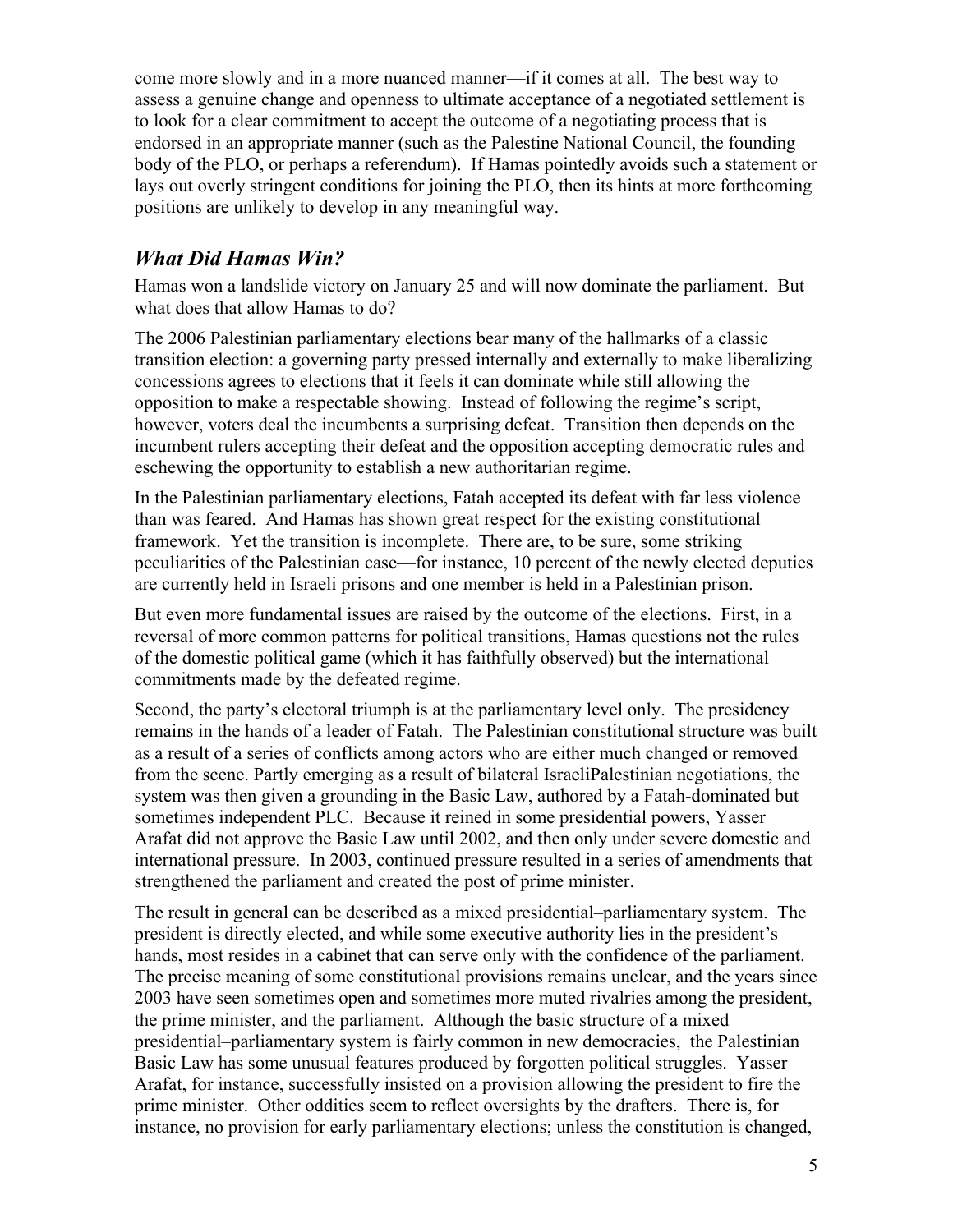the Hamas-led parliament will sit until 2010. (In its final days, the outgoing parliament moved to change this provision to allow for early elections, but it could not muster the necessary number of deputies for a vote.)

As with any constitutional system (but especially one with ambiguities and rivalries built into the text), the meaning of the text changes over time according to the actions and strength of the political actors involved. Although Palestinians have never experienced cohabitation (in which the president and prime minister come from rival parties), the existing constitutional structure would probably allow a determined and coherent parliament to rob the president of most of his authority. There are strong reasons to believe that the Hamas-dominated parliament will act with more restraint, however. First, its few tenuous links to important international actors (the United Nations, the European Union, and the United States) run through the president. Second, there are areas (especially involving relations with Israel) that Hamas would probably prefer not to have to take on. Finally, Hamas has constitutional limitations as well: It can write whatever laws it wishes, but it does not have a sufficient majority to override a presidential veto or to amend the Basic Law.

Indeed, Hamas was sufficiently aware of the limitations of its parliamentary majority that it sought to pull other parties into the government. While that effort appears at this writing to be unsuccessful, the option of enlisting technocrats and independent national figures seems very much alive. Thus one should not expect an immediate attempt to rule Palestine from the parliament, but instead an effort to set some clear priorities but also leave large swaths of governing to other structures.

And indeed, besides the presidency itself, there are other critical Palestinian institutions that may prove to be obstacles to Hamas political domination:

• *Security services:* In the 2002-2003 reform period, domestic reformers and their enthusiastic international backers worked to consolidate the security services and place them under cabinet rather than presidential control. That effort was successful only to a limited extent, because Yasser Arafat found ways to continue to exercise influence over the security services from the presidency. And indeed, the amended Basic Law was quite ambiguous: It made the president the commander in chief of the security services but also insisted that internal security was under the cabinet's jurisdiction. Presidents and prime ministers tussled over command and control issues while the relevant legislation was written. Much of that legislation was passed in the last year by the outgoing parliament, but it hardly clarifies matters. It gives the president some significant appointment authority (and attaches the intelligence apparatus directly to the presidency), but it does not remove the cabinet from security matters. And, because it is ordinary legislation, the Hamas-dominated parliament could rewrite it to suit its own preferences. Yet Hamas is likely to move gingerly in the area of security service reform. The security services have been highly partisan organizations, closely associated with various wings of Fatah. Although they can sometimes operate in a highly professional manner (such as on election day itself), they can also act as lobbies for their own interests, ad hoc militias, and local protection rackets. Assuming the Palestinian Authority can meet its payroll, Hamas may have the tools to reform the security services, but it will likely proceed slowly. If Hamas is unable to meet the payroll, then the security services will likely become a source of instability and perhaps violence within Palestinian society.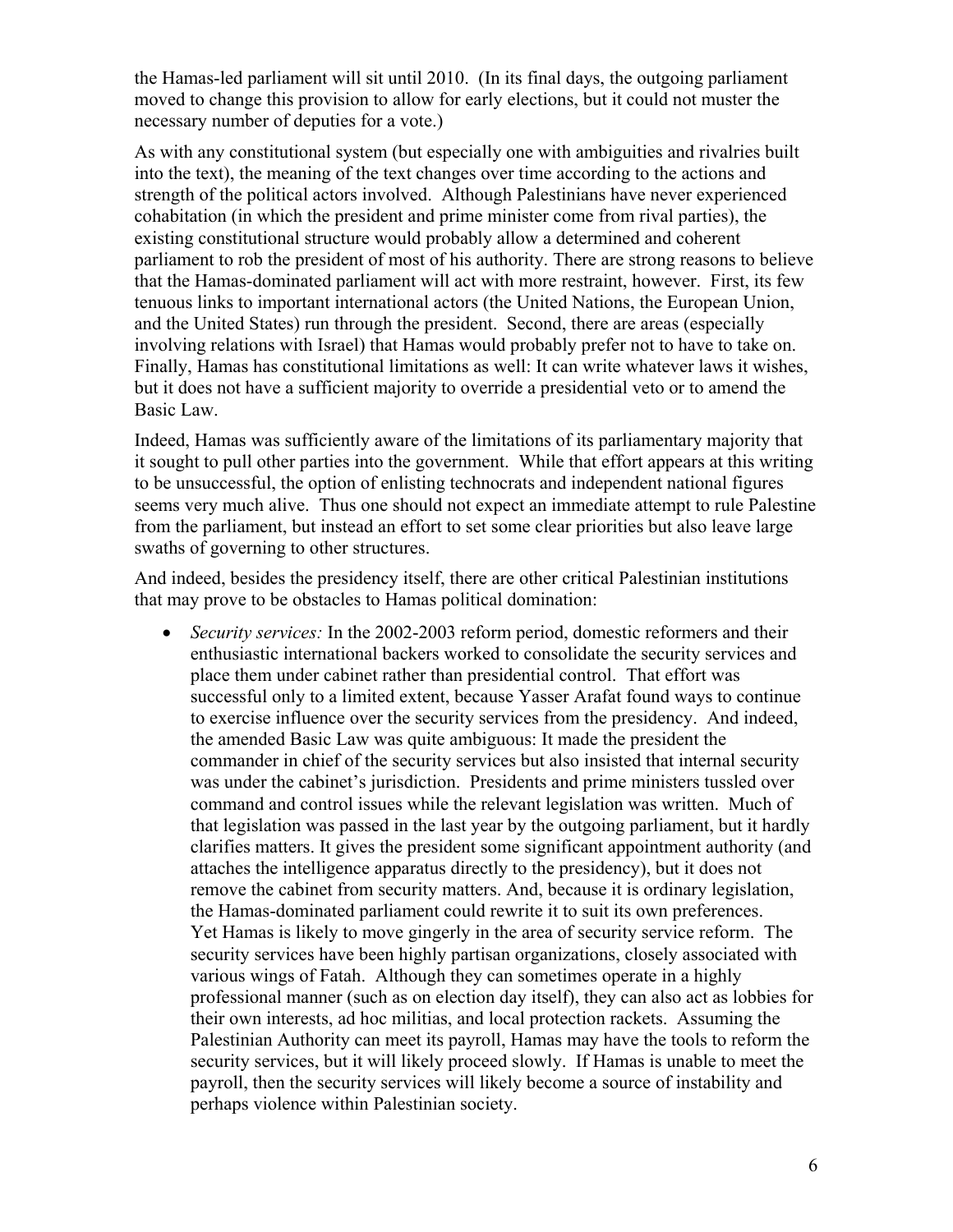- *Judiciary*: Palestine's court system has weak capacity but surprisingly strong independence. Palestinian reformers pressed steadily for a legal framework that would establish an independent judiciary. With international support, they eventually imposed a law on President Arafat, but many came to regret the extent of their triumph. The legislation created a judicial council that was independent from the other two branches of government and quickly began to feud with both the parliament and the Ministry of Justice over all matters concerning court administration and judicial structure. The parliament finally voted to revise the law to rein in what it considered to be a runaway judicial council; the judiciary responded by declaring the law unconstitutional. And when the outgoing parliament attempted to revise the Basic Law to allow for the reforms, it found that it could not gather a sufficient number of deputies. Thus the outgoing parliament has bequeathed to its Hamas-dominated successor a staunchly independent judiciary—and one that has shown a willingness at times to tread on sensitive political turf.
- *Media*: Palestinian media will likely be reshaped by the Hamas victory, but the process may be slow and uneven. Broadcast media controlled by the Palestinian Authority fall under the cabinet and might be expected to reflect the new government's desires fairly quickly. Private broadcasters are licensed but are more difficult to manage; the most significant change will likely be a reversal of the decision (taken immediately before the election) to close down a new Hamas station in Gaza. Newspapers may also change slowly. Two of the main dailies are privately owned, but they survive in part on government printing contracts and advertising, and they will likely give more attention to Hamas, a movement they have ignored at some times in the past.

In these and other areas, Hamas is likely to find that its new political influence will allow it to bend some existing institutions, but it is unlikely to exercise direct control.

#### *Western Choices*

The prospects for successful incorporation of a Hamas-led political system into the regional order are not bright. But failure is not yet inevitable. The stakes are enormously high—not simply for Palestinians, but also for Israelis, neighboring states, regional Islamist movements, and external actors.

As American and European officials struggle to hammer out a common response to the electoral victory of Hamas, they have stopped short of rejecting the possibility of accommodating Hamas. Instead they show a strong inclination toward conditioning their assistance and support on fundamental changes on the part of the triumphant Islamist movement. Conditionality may indeed force Hamas to confront difficult choices, but if it is exercised in an overly dramatic and stringent manner, it will likely backfire and handcuff the United States and Europe to a set of policies they will find difficult to wriggle out of later.

Should the donor community actually withdraw financial support for a Hamas-led Palestinian Authority, several bad outcomes are possible. The West Bank and Gaza could face economic collapse, leading to a humanitarian disaster. Concomitant political collapse of the Palestinian Authority would result in a society devoid of authoritative national leadership in a continuous state of low-level warfare with Israel. Islamists in the region who have argued with their colleagues in favor of a democratic path will find themselves unable to answer the charge that the international community will never accept Islamists in